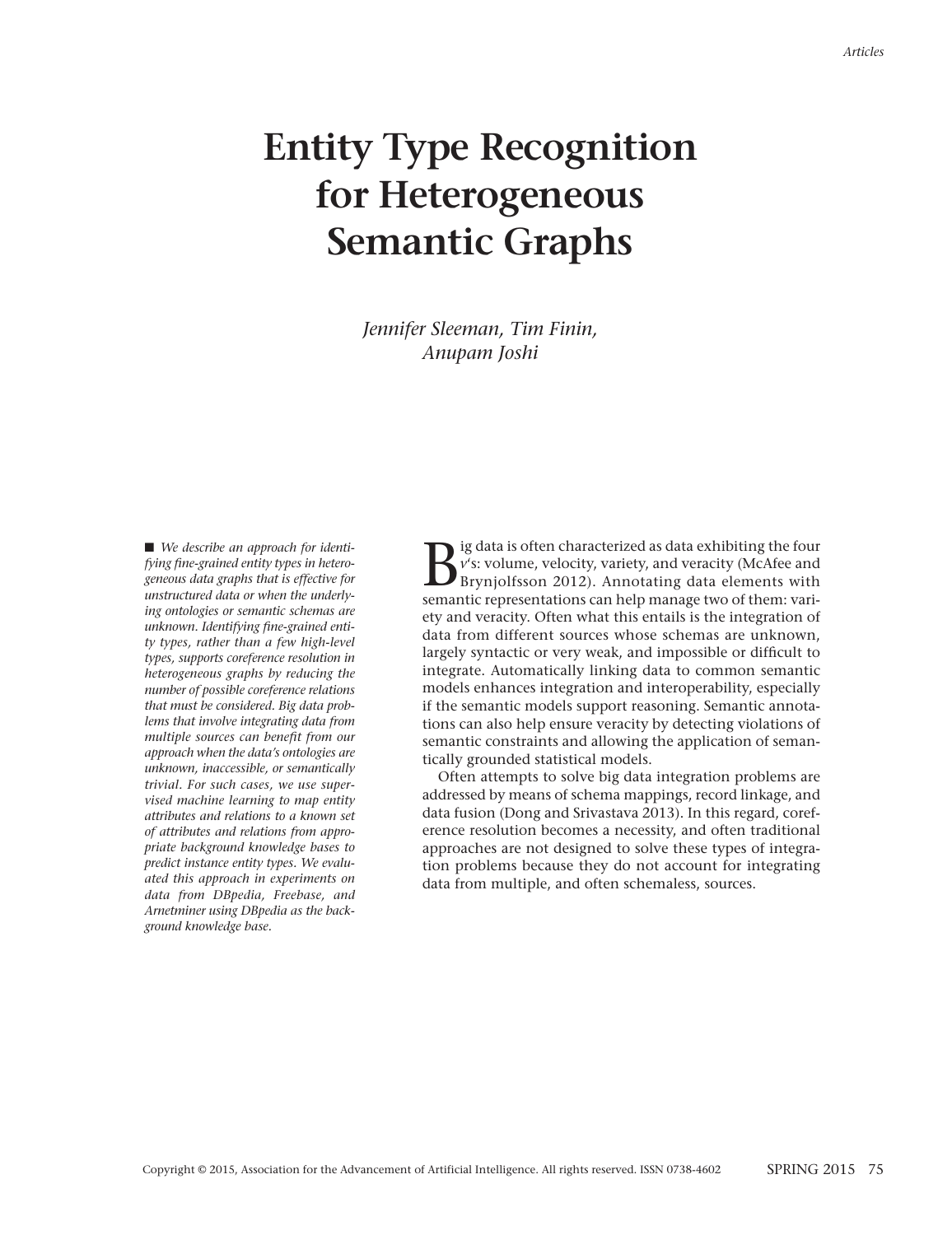Finding entity mentions and identifying their types are important steps in many data analysis tasks including processing structured tables and logs, semistructured graphs, and unstructured text. The results directly support subsequent tasks, such as record linkage, question answering, coreference resolution, and ontology mapping. For example, identifying medical conditions based on symptoms requires integrating medical records from a particular medical practice, known medical conditions from a trusted medical knowledge base, and possibly results from a question-answering system, all of which may or may not have some underlying ontological structure. Entity resolution can support the identification of medical conditions by identifying entities and matching entities that are likely to be coreferent. In this example medical conditions are the entities and their associated symptoms are properties. Identifying a match between a new instance, that is, the patient's list of symptoms and a known medical condition, is an example of identifying whether they corefer to each other.

Most natural language analysis systems use linguistic evidence and context to identify entity mention strings and predict their type, typically chosen from a relatively small number of high-level possibilities, such as person, place, and organization, perhaps augmented with additional application-specific types. For many forms of structured and semistructured data (for example, tables, logs, XML, JSON), schemas may be unavailable or overly simple and semantically weak. When working with semantic graphs, if an ontology is present, the ontology may explicitly define the entity types. However, in situations where semantic graphs are not defined ontologically or when the data itself does not sufficiently use the ontology, the types are harder to identify. Linguistic analysis cannot be used in this case since it relies upon the structure of the sentence to understand the components of the sentence, which is not present when data is represented as semantic graphs or a similar representation.

When performing coreference resolution over RDF data or a similar formalism, the entity types can be explicitly given in a familiar ontology and their properties understood, enabling systems to reason about instance equality (Ferrara et al. 2008, Seddiqui and Aono 2010, Araujo et al. 2011). When this is not the case, that is, when the ontologies are not accessible or not understood or several nonaligned ontologies are used, direct reasoning about instance equality is difficult, if not impossible. We believe that this situation will be common in many big data applications, where semantic annotations may be relatively simple and where entities and their schemas can have very different representations.

# Contribution

In this work we address identifying fine-grained entity types as a prefilter for algorithms that determine which entities in a given heterogeneous data set corefer. For example, in the medical domain, for the condition cancer, we would not only identify high-level cancer types such as carcinoma, sarcoma, leukemia, lymphoma, and myeloma, and central nervous system cancers. <sup>1</sup> Rather we would also identify more fine-grained types such as breast cancer and bladder cancer. Our preliminary experiments show a one-level-deep identification and our ongoing work will include experiments that show identification of types at various levels.

Among linguistic-based entity recognition approaches, most current research does not address fine-grained entity type identification. However, it is often useful to have a more fine-grained understanding of entity types to support efforts in heterogeneous data integration. We use a linear approach for compatibility with big data architectures. With large knowledge bases there could exist thousands of entity types; it would be inefficient and unnecessary to evaluate an instance against each entity type. By means of information theory and high potential predicate filtering, we associate each new instance with a set of high potential candidate entity types, resulting in a significant reduction in the number of classifications. The results of our mapping approach from a single instance to a set of entity types allows us to cluster candidate coreferent instances by entity types.

# Background

Semantic graphs are graph-based representations that typically are represented as triples. The resource description framework (RDF) is commonly used to describe resources on the web and provides a graphbased representation (Beckett 2004, Brickley and Guha 2004).

An RDF graph is a set of triples, each of which has a subject, predicate, and object. For example, the DBpedia resource Monaco, Monaco would be the subject, an attribute such as areaTotal would be the predicate, and a literal value 1.98 for areaTotal would be the object. A triple *T* is represented by a subject *s*, a predicate *p*, and an object *o*, such that *T*(*s*, *p*, *o*), where *o* is a node, *s* is a node, and *p* defines the relationship between *s* and *o* by a URI. Given that a node can be a URI identifying the node, a literal, or blank, the following definitions apply:  $s$  ∈ (URI ∪ Blank),*p* ∈ (URI) and *o* ∈ (URI ∪ Blank ∪ Literal) (Beckett 2004, Brickley and Guha 2004).

Linked open data (LOD) (Bizer 2009) enables one to make data publicly available and linked to known data sets. LOD attempts to address this problem of integrating heterogeneous data, which is an inherent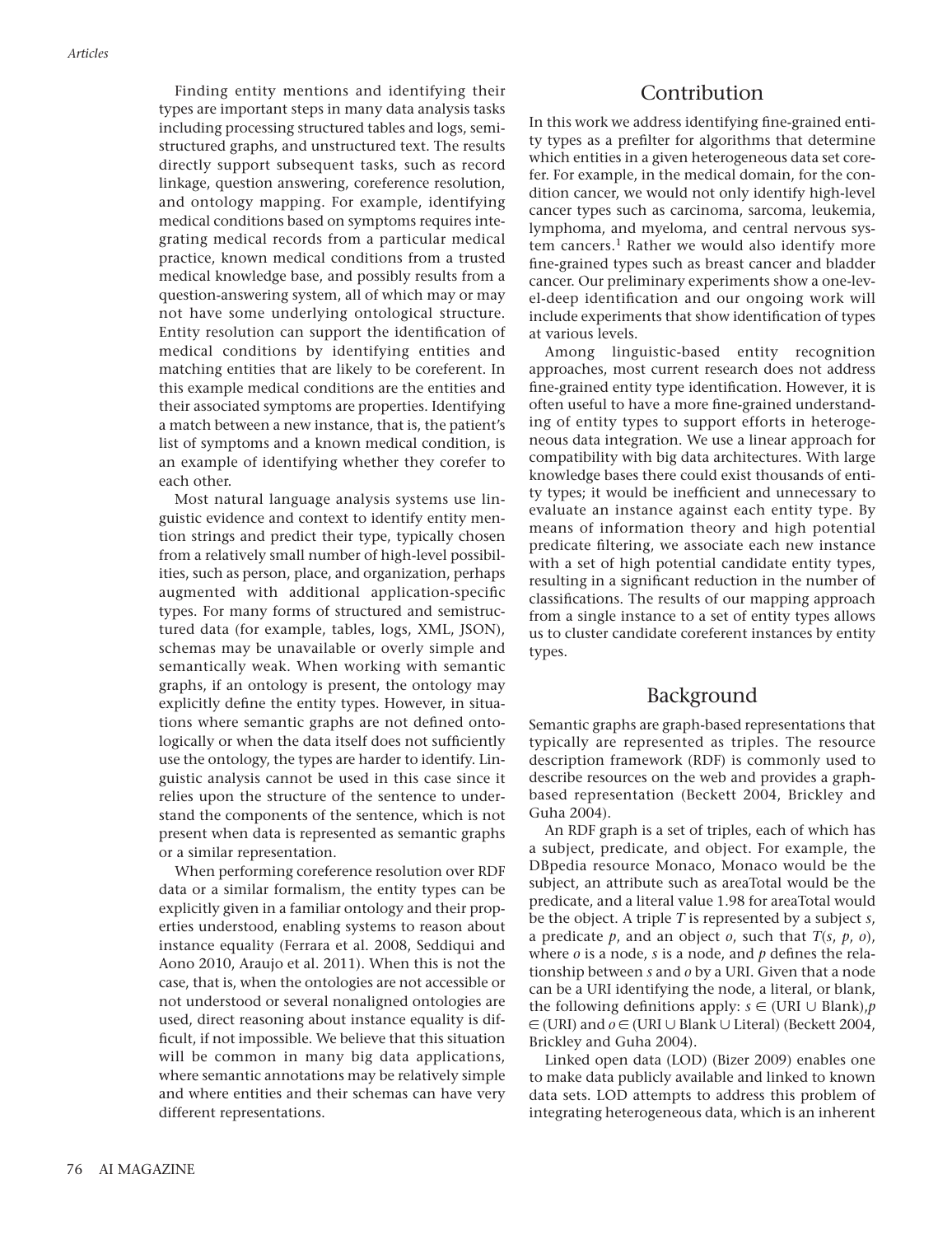problem for big data (Bizer et al. 2012). However, linking to known data sets is a challenge, particularly when the data is heterogeneous. For example, one data set could represent an attribute using numeric values, whereas another might use string representations. In work by Nikolov and colleagues (Nikolov et al. 2009; Nikolov, Uren, and Motta 2010), they discuss the heterogeneity problem, how it relates to coreference resolution, and the need for LOD automatic entity linking. Araujo and colleagues (2011) also reference the need for an entity mapping solution that is domain independent.

### **Ontologies**

An ontology can be thought of as a schema and provides a definition of the data, similar to an entityrelationship model (Euzenat and Shvaiko 2007). It includes a vocabulary of terms with specific meaning (Gomez-Perez, Fernandez-Lopez, and Corcho 2004). Ontologies play a critical role in the semantic web (Berners-Lee, Hendler, and Lassila 2001) and can be used to describe a domain. Typically ontologies use OWL (Bechhofer et al. 2004) or other languages as a representation. They define classes, instances, attributes, and relations (Euzenat and Shvaiko 2007). Often one will find instance data that is described by multiple ontologies in addition to RDF. Ontologies can be privately defined and not accessible to the general public or publicly defined. It is common to be exposed to instances described by ontologies that cannot be accessed and that require an alternative method to understand the data.

### Comprehensive Knowledge Bases

The development of a comprehensive, general-purpose knowledge base has been a goal of AI researchers dating back to the CYC project (Lenat, Prakash, and Shepherd 1985) in the early 1980s. In the past five years, two important open knowledge bases come close to realizing CYC's vision: DBpedia and Freebase. DBpedia is a structured representation of Wikipedia (Auer et al. 2007). The DBpedia knowledge base provides classification for 3.22 million objects, which mainly consist of people, locations, organizations, diseases, species, and creative works. <sup>2</sup> Freebase is also a large, structured knowledge base (Bollacker et al. 2008) with a considerably larger number of topics than DBpedia.

### Coreference Resolution

Coreference resolution is the task of determining which instances in a collection represent the same real-world entities. It tends to have an *O*(*n*2) complexity since each instance needs to be evaluated with every other instance. Various techniques have been developed to reduce the number of instances (McCallum, Nigam, and Ungar 2000; Mayfield et al. 2009; Sleeman and Finin 2010a; Rao, McNamee, and Dredze 2010; Singh et al. 2011; Uryupina et al. 2011; Song and Heflin 2011). In our previous work (Sleeman and Finin 2010b, 2010a) we also used filtering to reduce the number of candidates for the coreference resolution algorithm. We often processed data using ontologies that were not publicly available. Without an understanding of the ontologies used, it is often challenging to process data that uses those ontologies and could negatively affect accuracy.

# Problem Definition

#### Definition 1.

Given a set of instances *INST,* extracted from a set of heterogeneous sources SRC, that are not ontologically defined and not grammatically represented in a sentence, for each instance  $inst_1$  ...  $inst_m$  ∈ *INST*, we wish to associate a set of entity types  $ET_1 \dots ET_m$ .

Recognizing semantic graph entities is related to information-extraction entity recognition, the process of recognizing entities and their type (for example, a person, location, or organization) (Ratinov and Roth 2009, Nadeau and Sekine 2007). However, it does not require the entities to be grammatically defined in a sentence structure and it entails the recognition of fine-grained entities that would be harder to obtain from a typical information-extraction system.

Fundamental to our work is understanding the attributes and relations defined by the instance data. By classifying the attributes and relations, we relate unknown attributes and relations to known attributes and relations. We use this as a means for predicting entity types among heterogeneous semantic graphs.

A similar problem arises in work related to database interoperability (Nottleman and Straccia 2007; Berlin and Motro 2002; Do, Melnik, and Rahm 2003) and ontology matching (Albagli, Ben-Eliyahu-Zohary, and Shimony 2012; Mitra, Noy, and Jaiswal 2005). In both, integrating heterogeneous data drawn from different repositories with different schemas is difficult simply because it is hard to establish that an attribute or relation in one schema is the same (or nearly the same) as an attribute or relation in another (Jaiswal, Miller, and Mitra 2010).

LOD (Bizer 2009) has specifically addressed the issue of linking heterogeneous structured data in RDF to enable interoperability. In order to add an RDF data set to a LOD collection, we represent the information as RDF and then link its elements (classes, properties, and individuals) to known elements elsewhere in the collection. Though the LOD cloud collection has grown significantly, the total number of linked data sets is still relatively small (about  $300$ )<sup>3</sup> and the degree of interlinking often modest. Given the amount of data both available online and not available online, this number indicates that most repositories are still not linked to significant LOD collections and it is likely that these repositories use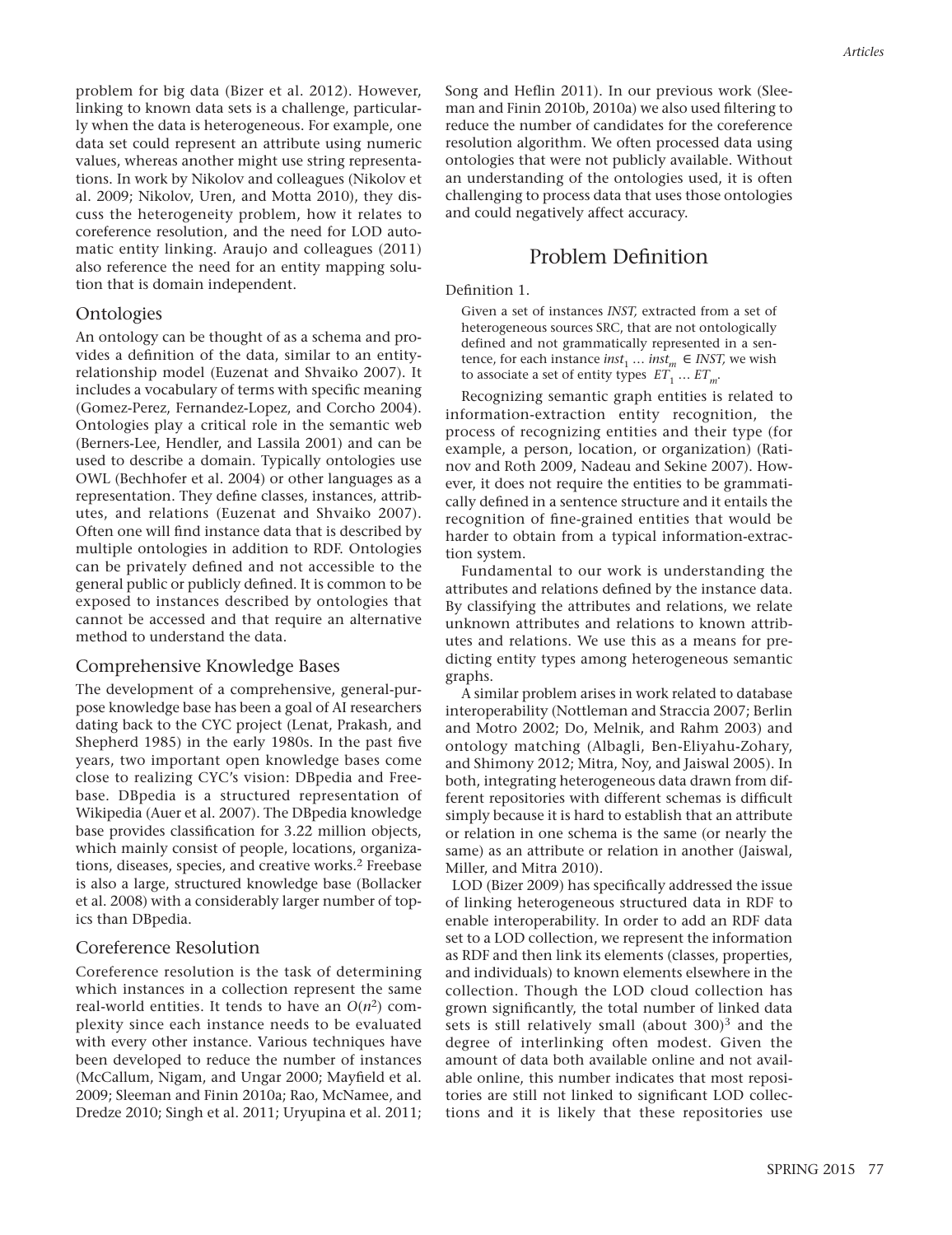custom schemas.

In many popular knowledge bases such as DBpedia, entity types are not always present in the data, even with a sufficiently defined ontology present. Recent research by Paulheim and Bizer (2013) found DBpedia types were only 63 percent complete with 2.7 million missing types.

Shvaiko and Euzenat (2008) described challenges in ontology matching where one such challenge is missing context. Couple the absence of context with opaquely defined attributes and often ontologies are hard to align.

### Related Work

The recent work by Paulheim and Bizer (2013) tackles the problem of identifying entity types absent in instance data by inferring types based on existing type definitions. They assign type probabilities to indicate the likelihood of the assertion and use these as weights to establish which relations provide the best evidence for the type assertion. Their approach differs from ours in that they use link analysis to develop their model whereas we do consider the links between graphs but we do not rely upon this alone. Rather we build a dictionarylike structure that we then try to map to evaluated instances. Paulheim and Bizer work with ontologies where type definitions exist; we specifically address the issue of identifying types when the ontologies are either not present or insufficiently defined.

Nikolov, Uren, and Motta (2010) describe the problem of mapping heterogeneous data where often "existing repositories use their own schemas." They discuss how this makes coreference resolution difficult, since similarity evaluation is harder to perform when attribute mappings are unclear. They take advantage of linked data and knowledge of relationships between instances to support schema-level mappings. However, if a repository is not linked to an appropriate LOD collection, this method is not feasible. We address this issue of custom schemas and their impact on coreference resolution by mapping attributes to a known set of attributes for various entity types.

Early work by Berlin and Motro (2002) addressed the problem of database mapping using machine learning. Their Automatch system used machine learning to build a classifier for schema matching using domain experts to map attributes to a common dictionary. The approach performed well, achieving performance exceeding 70 percent measured as the harmonic mean of the soundness and the completeness of the matching process. We build on this idea, using the dictionary mapping concept generated from DBpedia through a process guided by information gain.

Work by Reeve and Han (2005) provides a survey related to semantic annotation that is more closely related to our work. They describe and benchmark methods designed for unstructured text complemented with the output of information-extraction tools to construct mappings. This differs from our approach in that we start from the graphs themselves without the raw text and information-extraction data and metadata. This is a key distinction since using the graphs alone can b more limiting. The benchmark compared various annotation tools using annotation recall and annotation precision, which we also will use to measure our entity typing performance.

Recent research by Suchanek, Abiteboul, and Senellart (2012) describes their approach, PARIS, for aligning ontologies. This work uses string equality and normalization measures and also takes the approach of only using positive evidence. Again our goal was to be domain independent, such that one could use a data set to build the dictionary of types they wish to recognize then apply our mapping process to map to these dictionaries. We use techniques more akin to traditional named entity recognition to perform the task. This distinguishes our work from much of the ontology mapping research.

# Bootstrapping to a Well-Defined Knowledge Base

In order to assign entity types to new entity instances, we use a known knowledge base and build a model of this information. By bootstrapping to a known knowledge base, we ground unknown instance data to a known definition. For example, using the medical domain, if we wanted to identify different types of leukemia, our bootstrapping knowledge would have entities, properties, and relations defined that represent leukemia. If we process data that entails medical information regarding many types of cancers, we would map to our leukemia knowledge base to try to identify specific leukemia cancers. Since there are different types of leukemia, we would attempt to identify the unknown cancers with the types defined in our leukemia knowledge base.

Definition 2. Unknown to Known Type Map

Given a set of known entity types ET extracted from a well-defined knowledge base KB, we create a bootstrapped system that looks to identify unknown entity types based on ET. Each type  $et_1 \ldots et_n \in ET$  is defined based on a set of predicates  $EP_1 \dots EP_n$ , that is, attributes and relations.

We bootstrap to a large well-defined knowledge base to define our set of entity types. In our experiments we used DBpedia but our approach is flexible enough to work with any well-defined knowledge base. We used the DBpedia ontology itself to build a model of the entity types. The model includes equivalence relationships, hierarchical relationships, and pattern similarity relationships. We use this model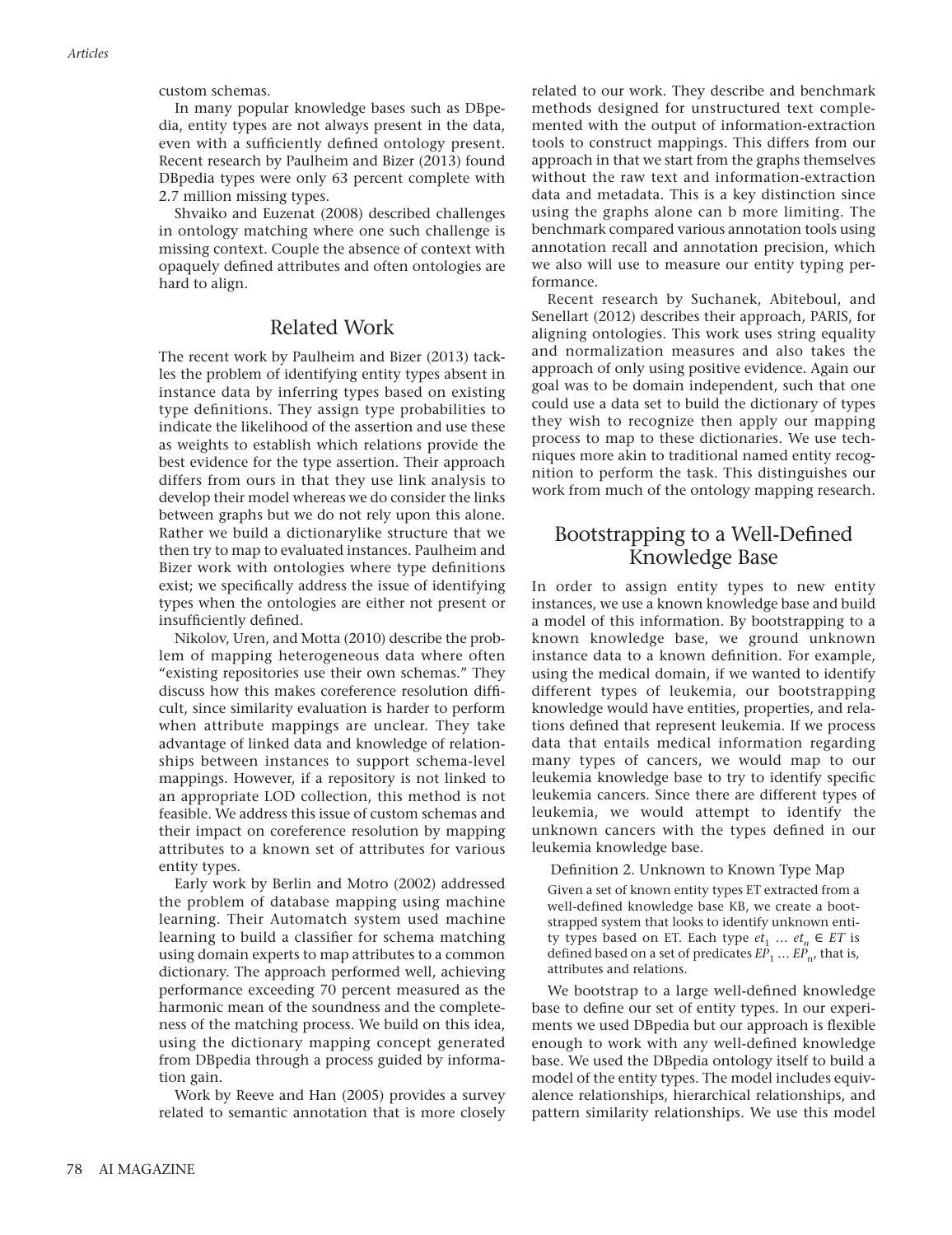

*Figure 1. Mapping Entity Types Between Data Sources.*

during evaluation to expand the number of potential entity types for a candidate and to aide in the prediction of entity types when an entity is not classified as any of the known types. Entities defined in DBpedia typically are associated with a number of entity types. This information allows us to infer types when information is not present.

# Predicate Filtering

Fundamental to our work is mapping predicates associated with known types to predicates of unknown types. Figure 1 shows an example of mapping between video game definitions. However, evaluating a set of instance predicates with all possible predicates in the knowledge base is costly and unnecessary. Based on the model we define during bootstrapping, when we process a new instance we evaluate its predicates with high potential predicates in our model.

Definition 3. High Potential Predicates

Given an entity type knowledge base KB, with a set of entity types ET, where each type  $et_1$  ...  $et_n \in ET$  is defined by  $EP_1$  ...  $EP_n$ . From this overall distribution of predicates, we define a subset of predicates *H P E P* and link *H P E P* to *ET*.

Definition 4. Instance to

High Potential Predicate Link

Given a set of instances *INST*, each instance  $inst_1$  ... *inst<sub>m</sub>* ∈ *INST* is defined by a set of predicates  $IP_1$  ... *IPm*, which is then evaluated against *H P E P*. Each *inst* 1 …  $inst_m$  ∈ *INST* is then linked with a set of high potential candidate entity types  $CET_1$  ...  $CET_m$ .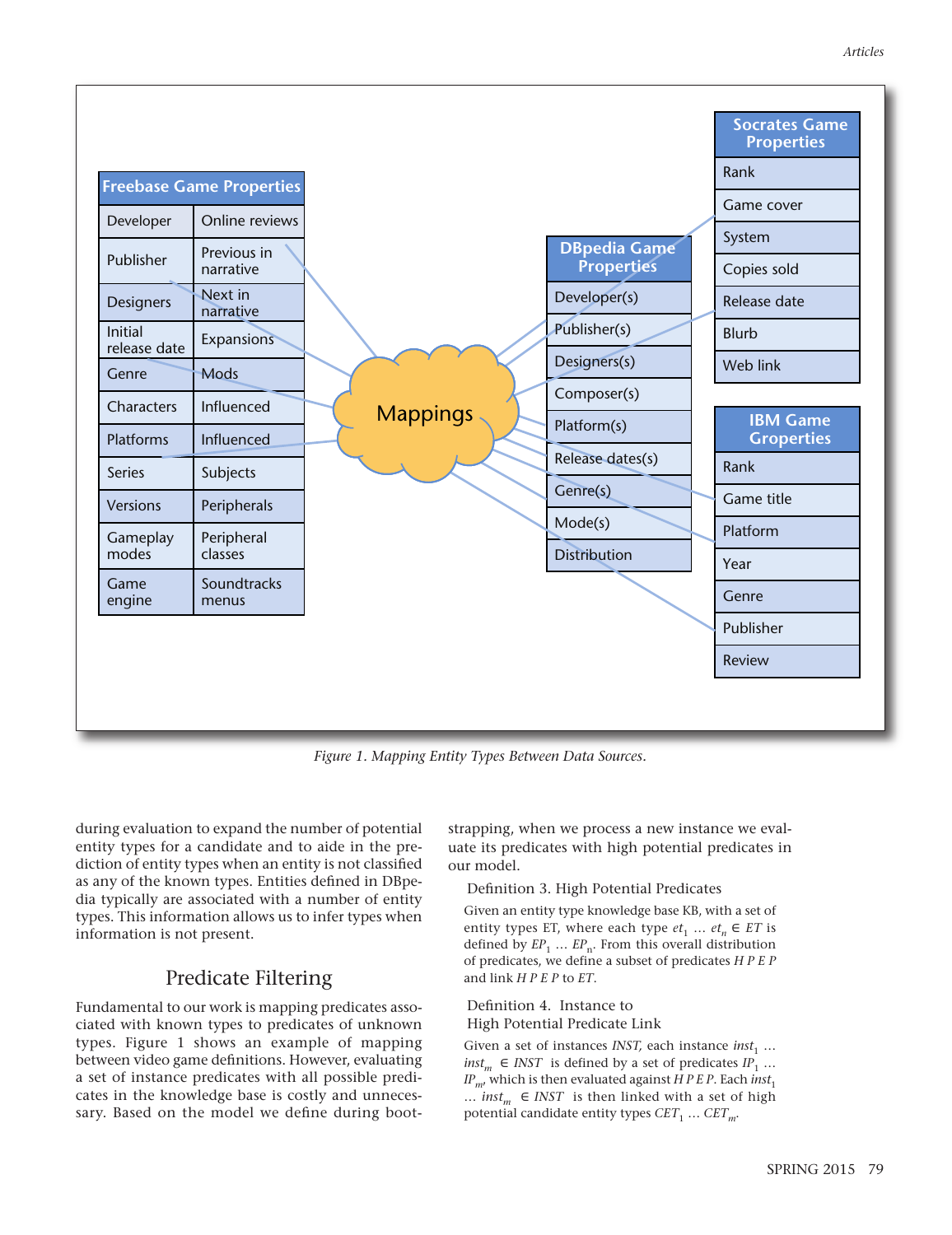| <b>Instance Predicate</b>                                        | <b>High Potential Mappings</b>         |
|------------------------------------------------------------------|----------------------------------------|
| http://creativecommons.org/ns#attributionName                    | http://xmlns.com/foaf/0.1/name         |
| http://rdf.freebase.com/ns/people.person.profession              | http://dbpedia.org/ontology/president  |
|                                                                  | http://dbpedia.org/ontology/profession |
| http://rdf.freebase.com/ns/award.award_winner.awards_won         | http://dbpedia.org/ontology/award      |
| http://rdf.freebase.com/ns/people.person.spouse_s                | http://dbpedia.org/ontology/spouse     |
| http://rdf.freebase.com/ns/people.person.ethnicity               | http://dbpedia.org/ontology/colour     |
| http://rdf.freebase.com/ns/music.artist.track_contributions      | http://dbpedia.org/ontology/genre      |
| http://rdf.freebase.com/ns/people.person.gender                  | http://dbpedia.org/ontology/gender     |
| http://rdf.freebase.com/ns/award.award_nominee.award_nominations | http://dbpedia.org/ontology/country    |
|                                                                  | http://dbpedia.org/ontology/award      |
| http://rdf.freebase.com/ns/people.person.place_of_birth          | http://dbpedia.org/ontology/position   |
|                                                                  | http://dbpedia.org/ontology/grades     |
|                                                                  | http://dbpedia.org/ontology/office     |
|                                                                  | http://dbpedia.org/ontology/president  |
|                                                                  | http://dbpedia.org/ontology/ranking    |
| http://rdf.freebase.com/ns/type.object.name                      | http://xmlns.com/foaf/0.1/name         |
| http://rdf.freebase.com/ns/people.person.nationality             | http://dbpedia.org/ontology/country    |
|                                                                  | http://dbpedia.org/ontology/colour     |

*Figure 2. Mapping Instance Predicates.*

For example, a new instance with a set of predicates will result in the mappings in figure 2 based on predicate filter and predicate mapping.

Entity types associated with the mapped predicates are then candidates for type matching. We are able to evaluate a smaller selection of entity types without evaluating each new instance with every other instance. Ongoing work will quantitatively show the impact of our method on computation time. We use this approach as a prefilter to coreference resolution, reducing the number of instances that need to be evaluated without incurring a cost that is equal to the  $n<sup>2</sup>$  computation time cost of the coreference resolution algorithm. This prefiltering is beneficial to the coreference resolution algorithm because it partitions the instances into smaller clusters such that the instances within a cluster have a higher likelihood of being coreferent.

The evaluation of each instance with each potential entity type candidate results in the features used to build a supervised classification model. We perform the same mapping approach for unlabeled test data and classify these instances using the supervised model.

# Feature Reduction and Information Gain

Information gain is one of the measures used to define the HPEP. It is also used when evaluating an instance with a candidate entity type. In order to create the mappings defined in figure 2, we start with a set of predicates that have high information gain. Using information gain we filter predicates that are to be mapped to instance attributes. Ongoing research will evaluate the effects of information gain thresholding as a means to filter predicates.

Given our set of types *S* and their set of predicates *P,* we calculate information gain and associate a weight for each predicate  $\in$  *P*.

$$
Gain(S, P) = Entropy(S) - \sum_{v \in Values(P)} \frac{|S_v|}{|S|} Entropy(S_v) \quad (1)
$$

Where  $p$  is the probability of the value  $x_i$ .

$$
Entropy(S) = -\sum_{i}^{N} p(x_i) \log_2 p(x_i)
$$
 (2)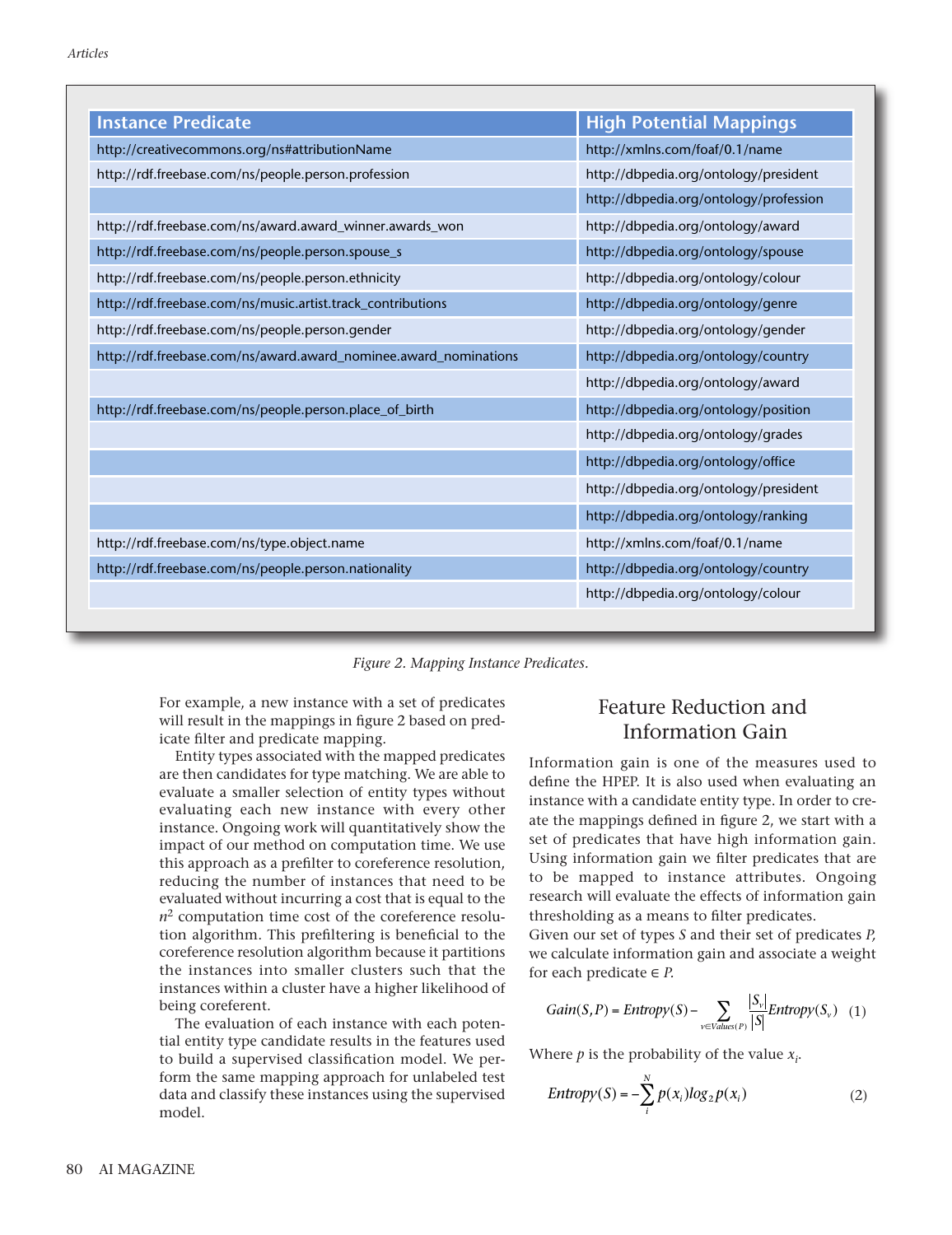### Mapping

The concept of mapping to a common set of attributes is similar to database mapping and ontology alignment research (Nottleman and Straccia 2007; Berlin and Motro 2002; Mitra, Noy, and Jaiswal 2005; Albagli, Ben-Eliyahu-Zohary, and Shimony 2012). A selection of this work is discussed in more detail in the Related Work section.

Our work with mapping instances to types is ongoing and critical to the accuracy of the classification. Our intent is to allow for a pluggable representation whereby one can define the set of mappers that would be most appropriate for the data to be processed. We use a distance mapper to measure the similarity of predicate labels. We currently use a Levenshtein (Levenshtein 1966) distance measure. We use a synonym mapper to measure similarity of predicate label synonyms. To obtain synonyms we use WordNet (Miller 1995) and measure similarity between sets of synonyms using Jaccard's similarity.

$$
Jaccard(A, B) = \frac{|A \cap B|}{|A \cup B|}
$$
 (3)

We measure similarity of predicate values by using Jaccard's similarity and measure their frequency of occurrence and common occurrences. We also evaluate predicate values by detecting known patterns using regular expressions. For example, an email address is a commonly occurring pattern. The results of the mappers become the features we use for classification. Ongoing work will measure statistical differences of predicate values and other properties.

# Classifying Entity Types

We use a support vector machine (SVM) (Joachims 2002) to develop a model for each entity type. By using one classifier per entity type, we address two important issues: we are able to use a linear classifier for this problem and we are able to horizontally scale using, for instance, a Hadoop cluster, which is relevant to big data problems. The features from the mappers are used to create a model and that model is used to classify new instances.

# Null Type and Predicting New Types

We maintain a single type that represents instances that cannot be associated with any of the known types; we call this *unknown* and it is akin to a null type. In terms of a prefilter, our goal is to reduce the number of evaluations; however, it is reasonable to assume that a group of instances will be harder to associate with a type. We use our type model to assist us with predicting a type when one cannot be assigned.

Each predicate is mapped to an entity type and each entity type is ontologically defined giving way to hierarchical relationships, equivalent relations, and pattern similarity relationships. We take an unfiltered approach for unknown instances and use the ontological definitions to then find candidate types. Future work will explore this method and will aide in our work to predict new types from existing types.

### Experimentation

With each experiment we randomly sampled data for training and testing and normalized the data. Our first experiment consisted of using DBpedia to define our types, DBpedia data for training, and Arnetminer data (Tang, Zhang, and Yao 2007; Tang et al. 2008) for testing. Our second experiment consisted of using DBpedia to define our types, DBpedia data for training, and Freebase data for testing. Our third experiment consisted of using DBpedia to define our types and DBpedia data for training and testing, using two nonoverlapping samples.

### Performance Metrics

We use the standard precision and recall metrics for measuring performance where *TruePositive* values are those that are expected to be true and are predicted to be true, *FalsePositive* values are those predicted to be true but are actually false, and *FalseNegative* are values that should be true but are predicted as false. We experimented with both stratified samples and nonstratified samples for training and testing.

$$
Precision = \frac{TruePositive}{TruePositive + FalsePositive}
$$
 (4)

$$
Recall = \frac{TruePositive}{TruePositive + FalseNegative}
$$
 (5)

# Evaluation

Our first experiment used 600 instances of the Arnetminer data set randomly selected and all of the type *Person* with each instance having an average of 11 predicates. We used the DBpedia data to build a training data set of 2000 instances with 240 entity types. When evaluating the filter performance, which is shown in table 1, we saw 100 percent accuracy in its performance in designating a candidate that is consistent with the known entity type. We also were able to classify person types with close to 100 percent accuracy as shown in table 2. The Arnetminer data is a sparse data set with a relatively small distribution of predicates across the data set. As a sensitivity test, we wanted to see how other classifiers classified the *Person* instances. We did find the *Place* and *Organization* classifiers had slightly lower accuracies; however, we saw higher accuracies when testing others such as *CreativeWork* and *Settlement.* There are on average only 11 attributes and there are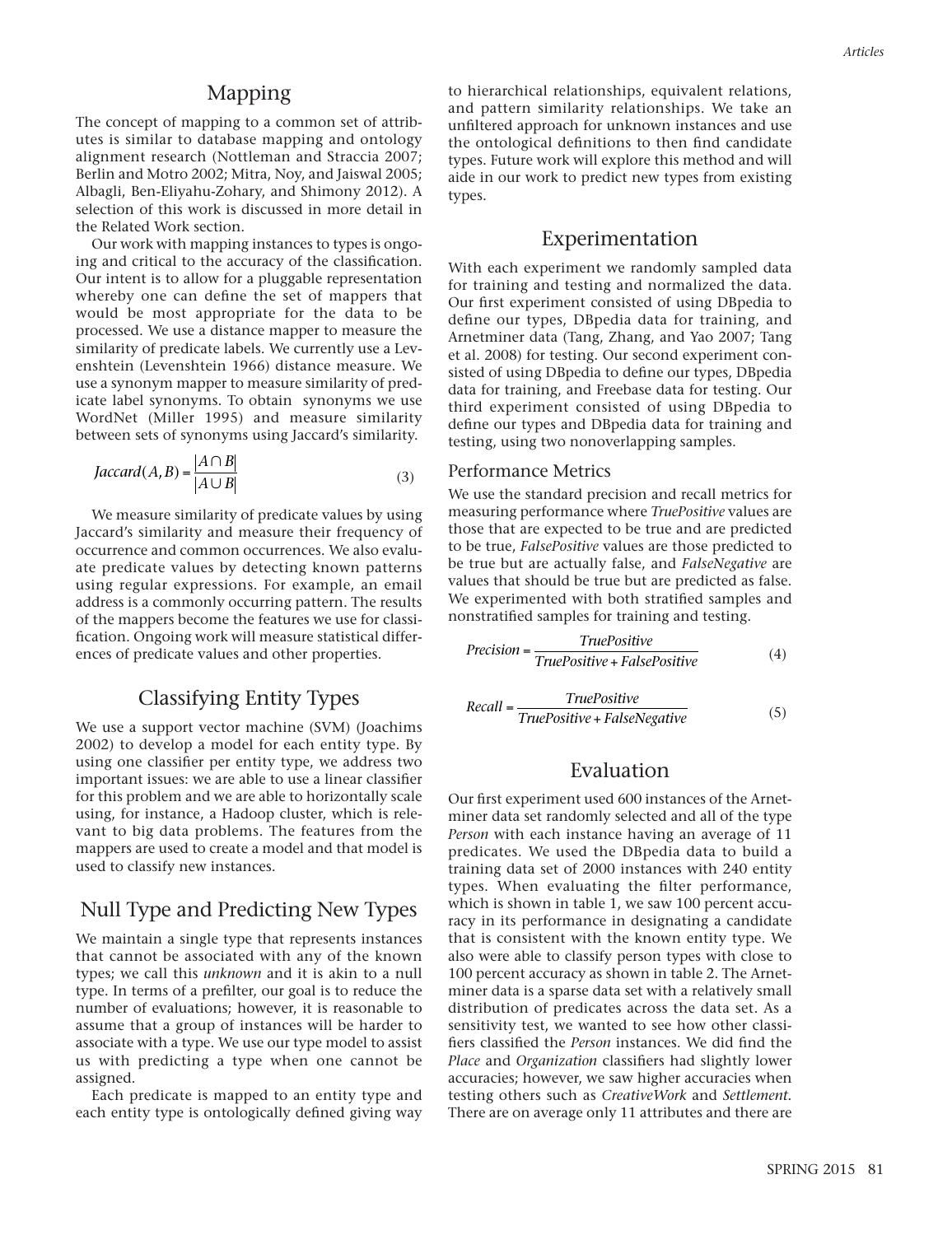| Arnetminer | 100 percent | Found All Types<br>100 percent |
|------------|-------------|--------------------------------|
| DBpedia    | 99 percent  | 97 percent                     |
| Freebase   | 60 percent  | $<$ 10 percent                 |

*Table 1. Prefiltering for Candidate Entity Types.*

| Type         |              |     | Precision Recall f-measure |
|--------------|--------------|-----|----------------------------|
| person       |              | .98 | .99                        |
| place        |              | .65 | .79                        |
| organization | -1           | .49 | .66                        |
| creativework | $\mathbf{1}$ | .85 | .92                        |
| settlement   |              | .98 | .99                        |

|  | Table 2. Arnetminer Results. |  |
|--|------------------------------|--|
|  |                              |  |

| Type                    | Precision     | Recall | f-Measure |
|-------------------------|---------------|--------|-----------|
| place                   | $0.6^{\circ}$ | 0.576  | 0.562     |
| person                  | 0.635         | 0.629  | 0.625     |
| athlete                 | 0.336         | 0.376  | 0.337     |
| organization            | 0.345         | 0.365  | 0.346     |
| company                 | 0.559         | 0.557  | 0.556     |
| musical artist          | 0.495         | 0.494  | 0.49      |
| architectural structure | 0.478         | 0.477  | 0.473     |
| film                    | 0.444         | 0.444  | 0.444     |
| building                | 0.612         | 0.61   | 0.609     |
| book                    | 0.661         | 0.659  | 0.658     |
| soccer player           | 0.595         | 0.537  | 0.432     |
| politician              | 0.6           | 0.6    | 0.598     |
| event                   | 0.361         | 0.371  | 0.356     |
| body of water           | 0.446         | 0.444  | 0.444     |
| school                  | 0.6           | 0.6    | 0.589     |

*Table 3. Sample of Freebase Entity Type Classifications.*

null values for a large percentage, for example 95 percent of the title attribute is null.

When we experimented with the Freebase data set we used 2000 instances for training with 240 different entity types and 1000 instances for testing with over 470 different entity types. In table 1, we show filtering results for candidate selection. What we found is that we could relax the filtering algorithm in order for us to recognize more of the potential entity types; however, often it was the case that the DBpedia data set just did not contain the entity type represented in the Freebase data set. For example, 70 percent of the instances contain the type *rdf.freebase.com/ns/common.topic*. <sup>4</sup> In table 3 we show a sample of classification results. As the granularity between entity types in DBpedia is very different than in Freebase, we expected to see lower than average results. We show an example of this difference in figure 3 for entity type *Organization.*

For the DBpedia experiment we used 2000 instances for training with 240 different types, and 1000 instances for testing with 167 different entity types. There was no overlap between instances in the training and test data sets and data was sampled randomly. There were 155 overlapping entity types between the entity types in the test set and the entity types in the training sets. Since the training data and test data were taken from the same data set, we expected to see reasonable results. With regards to candidate filtering, as can be seen in table 1, we often found the types expected. However, the classification results were slightly lower than our assumptions; this can be attributed to the information gain filtering and also the need to optimize the mappers. In table 4 and figure 5, we show the precision, recall, and fmeasure scores.

What we found was that when there was lower than expected performance, often the entity types in the test set were not sufficiently represented in the training set. We did not purposely try to create overlap between the training and test set. In the case of Arnetminer and the Freebase data set we are training with a completely different data set without any knowledge of type information, and therefore our preliminary results are encouraging. Our ongoing work will improve upon our existing preliminary implementation. For instance, we are currently working on statistical methods to measure the actual values of the relations and attributes since often label names cannot be mapped. We are also introducing another level of classification that is contextual.

# Conclusions and Ongoing Work

Knowing the types of entities mentioned or referenced in heterogeneous graph data is useful and important for record linkage, coreference resolution, and other tasks related to the big data variety and veracity. In big data problems we believe the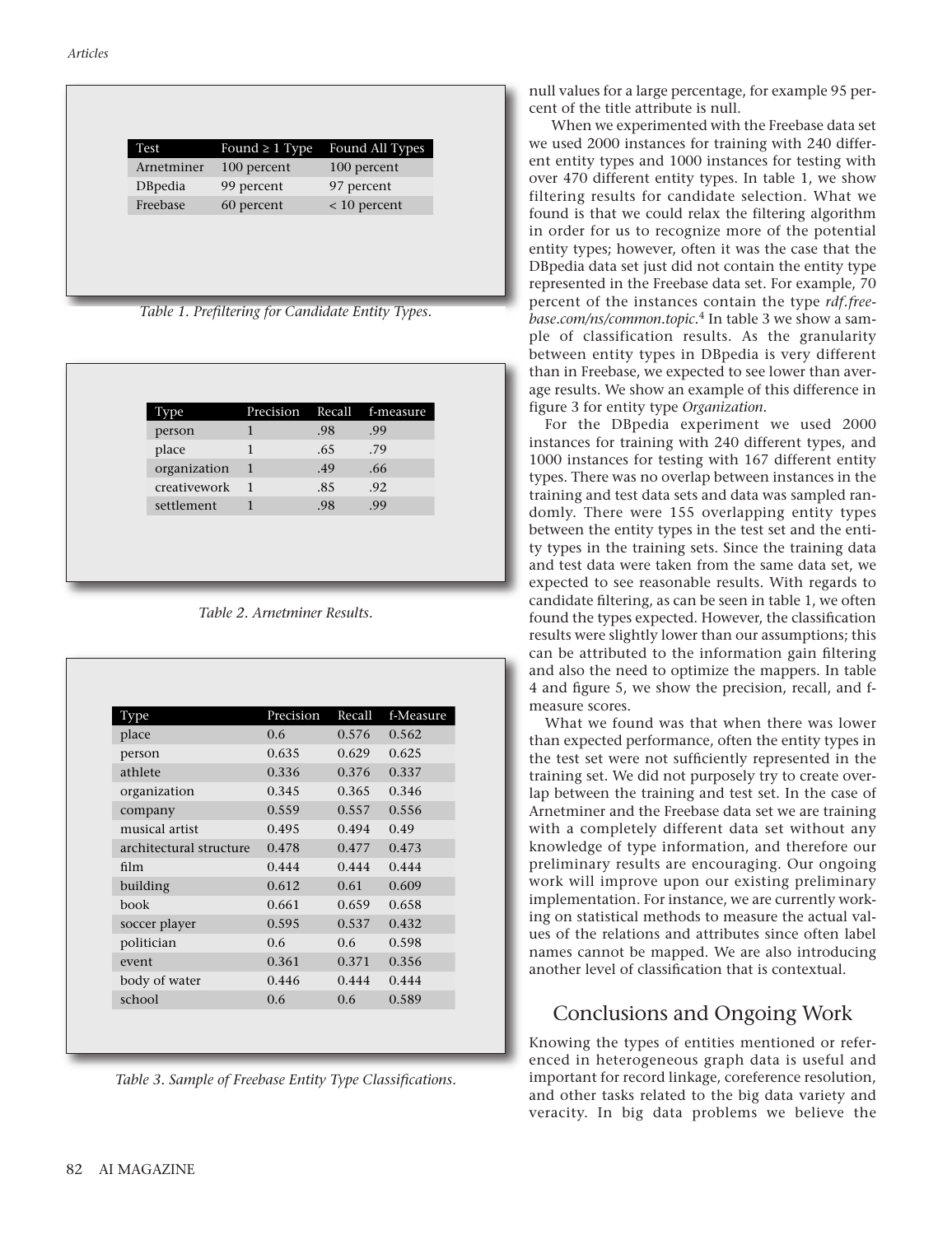| <b>Top DBpedia Predicates</b><br>for Organization   | <b>Top Freebase Predicates</b><br>for Organization                 |
|-----------------------------------------------------|--------------------------------------------------------------------|
| http://xmlns.com/foaf/0.1/name                      | http://rdf.freebase.com/ns/type.object.key                         |
| http://xmlns.com/foaf/0.1/homepage                  | http://www.w3.org/2002/07/owl#sameAs                               |
| http://dbpedia.org/ontology/type                    | http://rdf.freebase.com/ns/type.object.name                        |
| http://dbpedia.org/ontology/location                | http://creativecommons.org/ns#attributionURL                       |
| http://dbpedia.org/ontology/city                    | http://www.w3.org/1999/xhtml/vocab#license                         |
| http://dbpedia.org/ontology/genre                   | http://creativecommons.org/ns#attributionName                      |
| http://dbpedia.org/ontology/foundingYear            | http://rdf.freebase.com/ns/common.topic.article                    |
| http://dbpedia.org/ontology/associatedBand          | http://rdf.freebase.com/ns/music.record_label.artist               |
| http://dbpedia.org/ontology/associatedMusicalArtist | http://rdf.freebase.com/ns/common.topic.webpage                    |
| http://dbpedia.org/ontology/product                 | http://rdf.freebase.com/ns/common.topic.official_website           |
| http://dbpedia.org/ontology/country                 | http://rdf.freebase.com/ns/common.topic.image                      |
| http://dbpedia.org/ontology/keyPerson               | http://rdf.freebase.com/ns/organization.organization.headquarters  |
| http://dbpedia.org/ontology/industry                | http://rdf.freebase.com/ns/organization.organization.board_members |
| http://dbpedia.org/ontology/hometown                | http://rdf.freebase.com/ns/organization.organization.date_founded  |
| http://www.w3.org/2003/01/geo/wgs84_pos#lat         | http://rdf.freebase.com/ns/location.location.containedby           |

*Figure 3. Top Predicates for Organization.*

absence of entity types is a real and continual problem.

Ideally, the data being processed is annotated with type information in an appropriate and rich semantic schema or ontology. However, in many cases, such type information is absent or unavailable. This is especially common when the data has been automatically generated from a table, spreadsheet, log file, or some other data format.

We have described our preliminary work for identifying fine-grained entity types. Our ongoing work will perform benchmark evaluations, will include experiments that use other data sources for bootstrapping, will include experiments that show how performance is affected by relation size, and will apply our approach to a particular domain, such as the medical domain. Our ongoing work will also include adding an additional level of contextual classification, such that, given a context, a certain set of entity types would become candidates for entity type recognition.

#### Notes

1. From the National Cancer Institute, pubs.cancer.gov.

2. dbpedia.org/ontology.

3. See C. Bizer, A. Jentzsch, and R. Cyganiak, State of the LOD Cloud, lod-cloud.net/state.

4. rdf.freebase.com/ns/common.topic.

| 0.743<br>0.738<br>0.736<br>agent<br>0.774<br>0.773<br>0.781<br>person<br>0.724<br>0.723<br>place<br>0.727<br>0.772<br>0.772<br>0.772<br>populated place<br>settlement<br>0.799<br>0.799<br>0.8<br>work<br>0.843<br>0.838<br>0.838<br>creative work<br>0.843<br>0.838<br>0.838<br>athlete<br>0.805<br>0.798<br>0.797<br>0.851<br>0.85<br>0.85<br>species<br>eukaryote<br>0.74<br>0.738<br>0.746<br>organization<br>0.689<br>0.688<br>0.687<br>soccer player<br>0.895<br>0.893<br>0.893<br>animal<br>0.943<br>0.94<br>0.94<br>architectural structure<br>0.625<br>0.6<br>0.667<br>film<br>0.735<br>0.733<br>0.743<br>artist<br>0.833<br>0.813<br>0.81 | Type | Precision | Recall | f-Measure |
|-----------------------------------------------------------------------------------------------------------------------------------------------------------------------------------------------------------------------------------------------------------------------------------------------------------------------------------------------------------------------------------------------------------------------------------------------------------------------------------------------------------------------------------------------------------------------------------------------------------------------------------------------------|------|-----------|--------|-----------|
|                                                                                                                                                                                                                                                                                                                                                                                                                                                                                                                                                                                                                                                     |      |           |        |           |
|                                                                                                                                                                                                                                                                                                                                                                                                                                                                                                                                                                                                                                                     |      |           |        |           |
|                                                                                                                                                                                                                                                                                                                                                                                                                                                                                                                                                                                                                                                     |      |           |        |           |
|                                                                                                                                                                                                                                                                                                                                                                                                                                                                                                                                                                                                                                                     |      |           |        |           |
|                                                                                                                                                                                                                                                                                                                                                                                                                                                                                                                                                                                                                                                     |      |           |        |           |
|                                                                                                                                                                                                                                                                                                                                                                                                                                                                                                                                                                                                                                                     |      |           |        |           |
|                                                                                                                                                                                                                                                                                                                                                                                                                                                                                                                                                                                                                                                     |      |           |        |           |
|                                                                                                                                                                                                                                                                                                                                                                                                                                                                                                                                                                                                                                                     |      |           |        |           |
|                                                                                                                                                                                                                                                                                                                                                                                                                                                                                                                                                                                                                                                     |      |           |        |           |
|                                                                                                                                                                                                                                                                                                                                                                                                                                                                                                                                                                                                                                                     |      |           |        |           |
|                                                                                                                                                                                                                                                                                                                                                                                                                                                                                                                                                                                                                                                     |      |           |        |           |
|                                                                                                                                                                                                                                                                                                                                                                                                                                                                                                                                                                                                                                                     |      |           |        |           |
|                                                                                                                                                                                                                                                                                                                                                                                                                                                                                                                                                                                                                                                     |      |           |        |           |
|                                                                                                                                                                                                                                                                                                                                                                                                                                                                                                                                                                                                                                                     |      |           |        |           |
|                                                                                                                                                                                                                                                                                                                                                                                                                                                                                                                                                                                                                                                     |      |           |        |           |
|                                                                                                                                                                                                                                                                                                                                                                                                                                                                                                                                                                                                                                                     |      |           |        |           |
| album<br>0.778<br>0.733<br>0.722                                                                                                                                                                                                                                                                                                                                                                                                                                                                                                                                                                                                                    |      |           |        |           |

*Table 4: Sample Of DBpedia Entity Type Classifications*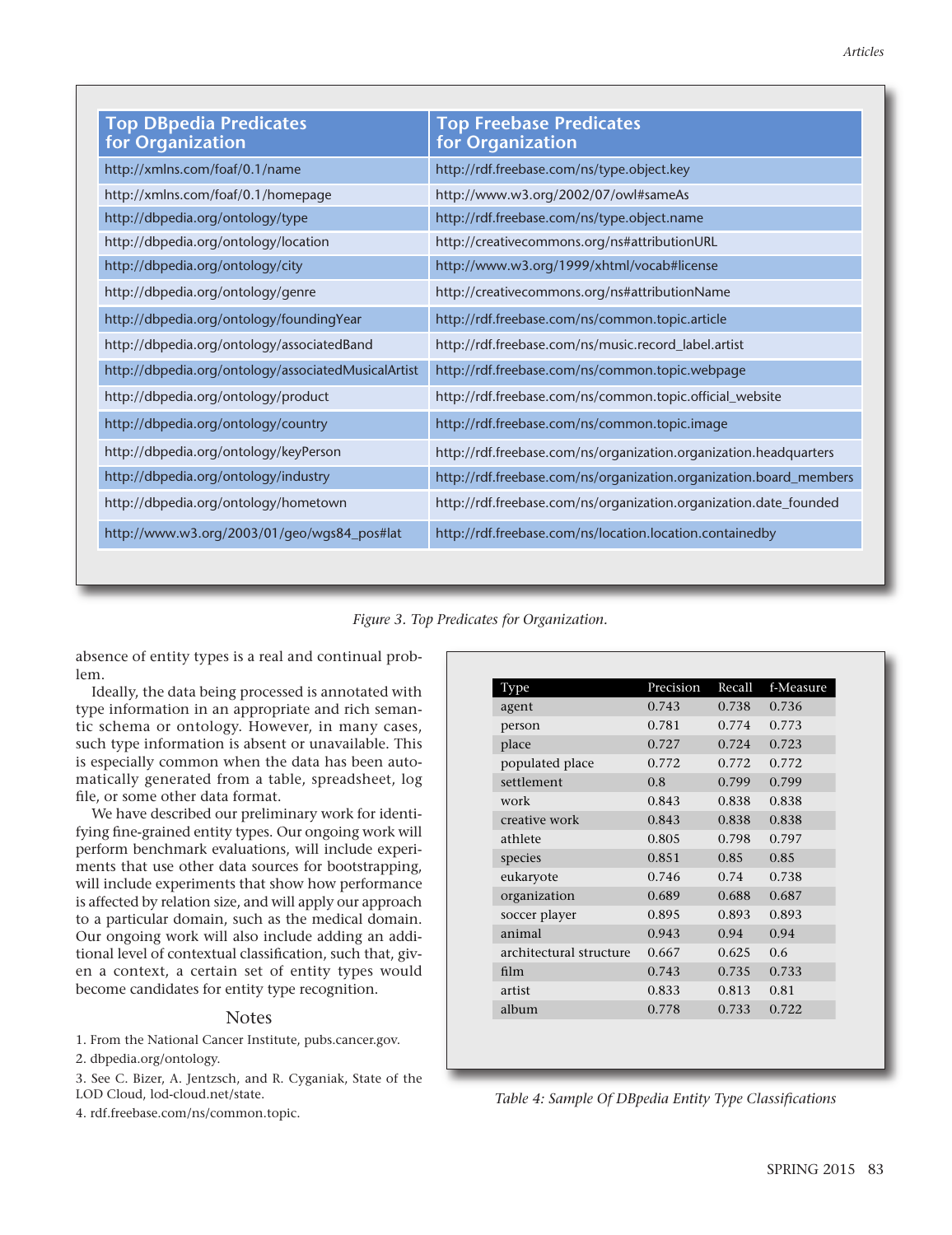

*Figure 4. Freebase Precision and Recall*

#### References

Albagli, S.; Ben-Eliyahu-Zohary, R.; and Shimony, S. E. 2012. Markov Network Based Ontology Matching. *Journal of Computer and System Sciences* 78(1): 105–118. dx.doi.org/10. 1016/j.jcss.2011.02.014

Araujo, S.; Hidders, J.; Schwabe, D.; and de Vries, A. P. 2011. SERIMI — Resource Description Similarity, RDF Instance Matching and Interlinking. *The Computing Research Repository* (CoRR) July 2011: 1107–1104.

Auer, S.; Bizer, C.; Kobilarov, G.; Lehmann, J.; Cyganiak, R.; and Ives, Z. 2007. DBpedia: A Nucleus for a Web of Open Data. In *The Semantic Web: 6th International Semantic Web Conference*, Lecture Notes in Computer Science, Volume 4825, 722–735. Berlin: Springer-Verlag.

Bechhofer, S.; Harmelen, F.; Hendler, J.; Horrocks, I.; McGuinness, D.; Patel-Schneider, P.; and Stein, L. 2004. *Owl Web Ontology Language Reference W3C Recommendation*, 10 February 2004. Cambridge, MA: World Wide Web Consortium E3C. (www.w3.org/TR/owl-ref).

Beckett, D. 2004. *RDF/XML Syntax Specification*. Cambridge, MA: World Wide Web Consortium W3C. (www.w3.org/TR/REC-rdf-syntax)

Berlin, J., and Motro, A. 2002. Database Schema Matching Using Machine Learning with Feature Selection. In *Advanced Information Systems Engineering,* Lecture Notes in Computer Science Volume 2348, 452–466. Berlin: Springer. Berners-Lee, T.; Hendler, J.; and Lassila, O. 2001. The Semantic Web. *Scientific American* 284(5): 28–37. dx.doi.org/10. 1038/scientificamerican0501-34

Bizer, C. 2009. The Emerging Web of Linked Data. *IEEE Intelligent Systems* 24(5): 87–92. dx.doi.org/10.1109/MIS.2009. 102

Bizer, C.; Boncz, P.; Brodie, M. L.; and Erling, O. 2012. The Meaningful Use of Big Data: Four Perspectives–Four Challenges. *ACM SIGMOD Record* 40(4): 56–60. dx.doi.org/10. 1145/2094114.2094129

Bollacker, K.; Evans, C.; Paritosh, P.; Sturge, T.; and Taylor, J. 2008. Freebase: A Collaboratively Created Graph Database for Structuring Human Knowledge. In *Proceedings of the ACM International Conference on Management of Data,* 1247–1250. New York: Association for Computing Machinery.

Brickley, D., and Guha, R. 2004. *Resource Description Framework (RDF) Schema Specification 1.0*. Cambridge, MA: World Wide Web Consortium E3C. (www.w3.org/TR/rdf-schema).

Do, H.-H.; Melnik, S.; and Rahm, E. 2003. Comparison of Schema Matching Evaluations. In *Web, Web-Services, and Database Systems,* Lecture Notes in Computer Science Volume 2593, 221–237. Berlin: Springer.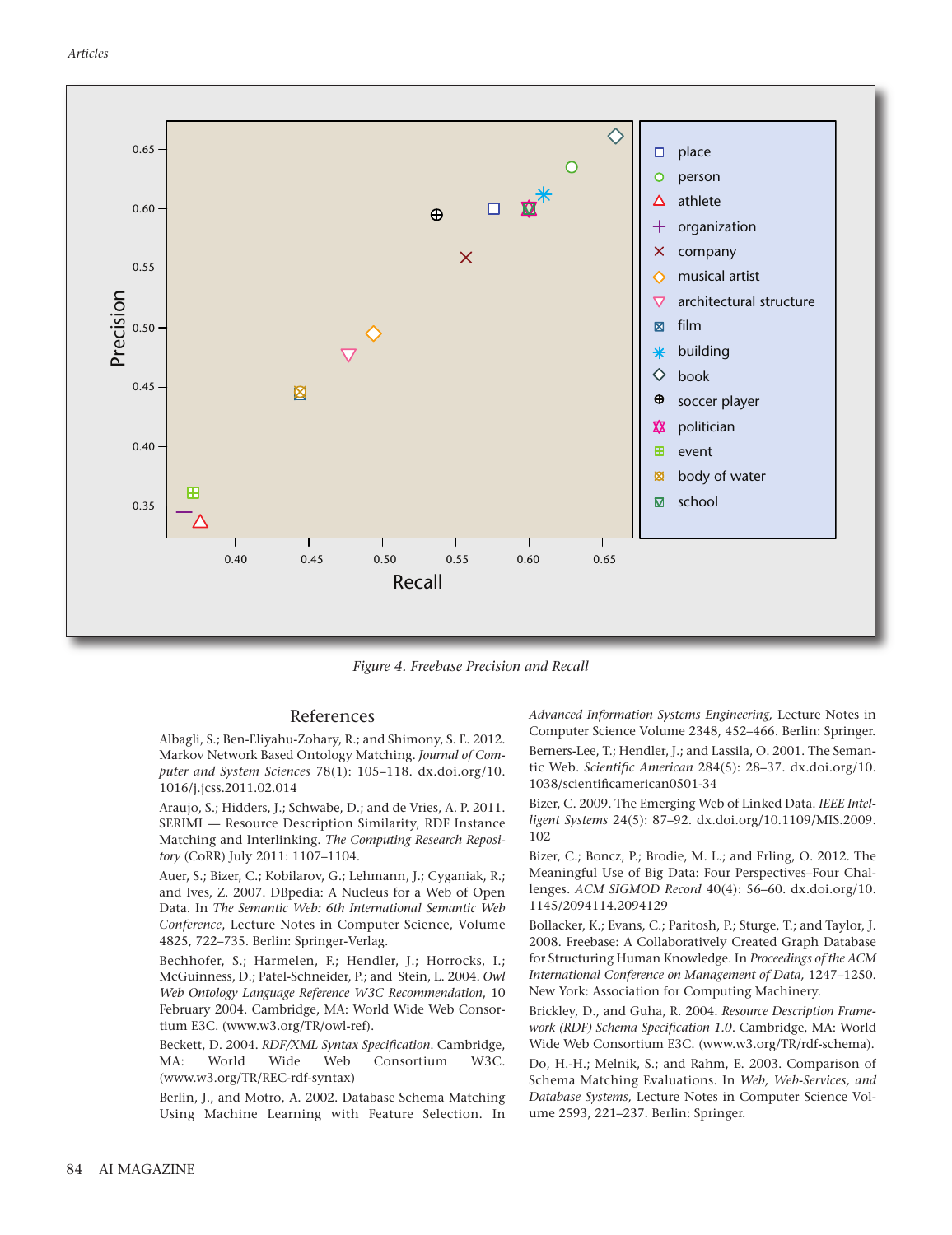

*Figure 5. DBpedia Precision and Recall.*

Dong, X. L., and Srivastava, D. 2013. Big Data Integration. In *Proceedings of the 2013 IEEE 29th International Conference on Data Engineering* (ICDE). Piscataway, NJ: Institute for Electrical and Electronics Engineers.

Euzenat, J., and Shvaiko, P. 2007. *Ontology Matching*. Berlin: Springer.

Ferrara, A.; Lorusso, D.; Montanelli, S.; and Varese, G. 2008. Towards a Benchmark for Instance Matching. In *Proceedings of the 3rd International Workshop on Ontology Matching,* CEUR Workshop Proceedings volume 431. Aachen, Germany: RWTH Aachen University.

Gomez-Perez, A.; Fernandez-Lopez, M.; and Corcho, O. 2004. *Ontological Engineering: With Examples from the Areas of Knowledge Management, e-Commerce and the Semantic Web.* Berlin: Springer.

Jaiswal, A.; Miller, D. J.; and Mitra, P. 2010. Uninterpreted Schema Matching with Embedded Value Mapping Under Opaque Column Names and Data Values. *IEEE Transactions on Knowledge and Data Engineering* 22(2): 291–304. dx.doi.org/10.1109/TKDE.2009.69

Joachims, T. 2002. *Learning to Classify Text Using Support Vector Machines Methods, Theory, and Algorithms.* Berlin: Springer. dx.doi.org/10.1007/978-1-4615-0907-3

Lenat, D. B.; Prakash, M.; and Shepherd, M. 1985. CYC: Using Common Sense Knowledge to Overcome Brittleness and Knowledge Acquisition Bottlenecks. *AI Magazine* 6(4): 65–85.

Levenshtein, V. 1966. Binary Codes Capable of Correcting Deletions, Insertions, and Reversals. *Soviet Physics Doklady* 10(8): 707–710.

Mayfield, J.; Alexander, D.; Dorr, B.; Eisner, J.; Elsayed, T.; Finin, T.; Fink, C.; Freedman, M.; Garera, N.; Mayfield, J.; McNamee, P.; Mohammad, S.; Oard, D.; Piatko, C.; Sayeed, A.; Syed, Z.; and Weischedel, R. 2009. Cross-Document Coreference Resolution: A Key Technology for Learning by Reading. In Learning by Reading and Learning to Read: Papers from the 2009 AAAI Spring Symposium. Technical Report SS-09-07. Menlo Park, CA: AAAI Press.

McAfee, A., and Brynjolfsson, E. 2012. Big Data: The Management Revolution. *Harvard Business Review* 90(10): 60–68.

McCallum, A.; Nigam, K.; and Ungar, L. 2000. Efficient Clustering of High-Dimensional Data Sets with Application to Reference Matching. In *Proceedings of the Second Annual International Conference on Knowledge Discovery in Data,* 169– 178. New York: Association for Computing Machinery.

Miller, G. 1995. Wordnet: A Lexical Database for English. *Communications of the ACM* 38(11): 39–41. dx.doi.org/10. 1145/219717.219748

Mitra, P.; Noy, N. F.; and Jaiswal, A. R. 2005. Omen: A Probabilistic Ontology Mapping Tool. In *The Semantic Web: ISWC 2005,* Lecture Notes in Computer Science, Volume 3729, 537–547. Berlin: Springer.

Nadeau, D., and Sekine, S. 2007. A Survey of Named Entity